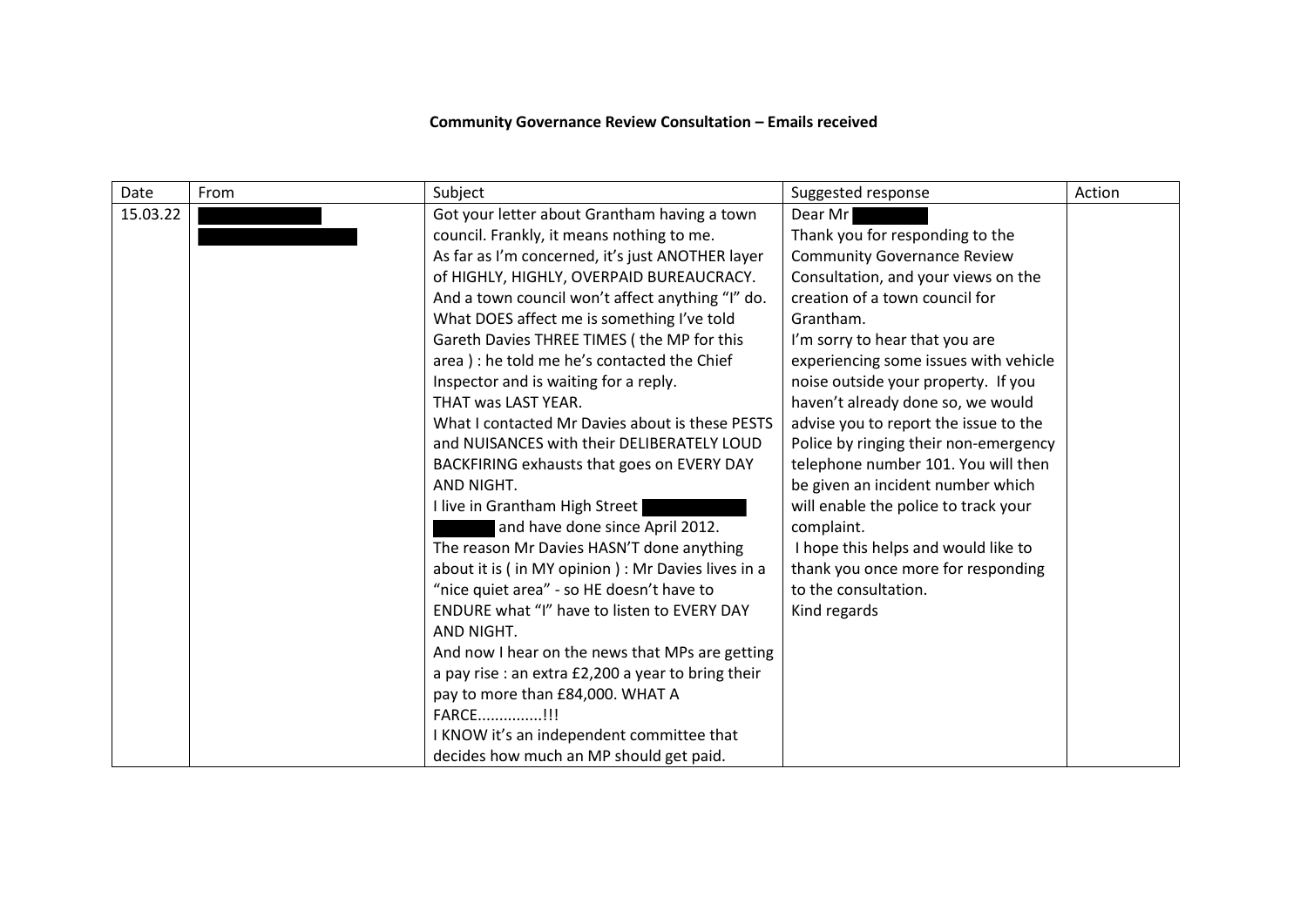|          | That committee should be DISBANDED - and the          |                                      |  |
|----------|-------------------------------------------------------|--------------------------------------|--|
|          | PUBLIC should decide how much an MP should            |                                      |  |
|          | be paid - then it would be a REALISTIC wage.          |                                      |  |
|          | Mr Davies (in MY opinion) certainly DOES NOT          |                                      |  |
|          | deserve ANY rise - HE'S done NOTHING for ME.          |                                      |  |
| 17.03.22 | Q1 yes Grantham should have a parish or town          | Dear                                 |  |
|          | council.                                              | Thank you for taking the time to     |  |
|          | Why?because it would give people more of a say        | respond to the Community             |  |
|          | on what percentage and where money should be          | Governance Review Consultation.      |  |
|          | allocated e.g potholes, street lighting, litter       | Your responses have been noted and   |  |
|          | bins, safe spaces/well being placed, how to make      | will be included in the report which |  |
|          | the town flourish, wildlife, e.g the table in         | will be prepared when the            |  |
|          | Wyndham park are a good idea for community            | consultation closes on April 22.     |  |
|          | inclusion and also if someone needs to rest or        |                                      |  |
|          | just have their lunch.or take a breather many         | Kind regards                         |  |
|          | aspects asking the question. what would help          |                                      |  |
|          | grantham be a wonderful place which it already        |                                      |  |
|          | is, but even better so that if visitors also not from |                                      |  |
|          | grantham visit they know it for wonderful             |                                      |  |
|          | attractions as well as essential maintanence of       |                                      |  |
|          | the town cited above.about 5years ago I had a         |                                      |  |
|          | man who was a tourist from Japan wanting to           |                                      |  |
|          | photograph Margaret Thatchers birthplace.also         |                                      |  |
|          | adult and social care investment.i recently           |                                      |  |
|          | suggested pool marathon at hunters pool bar to        |                                      |  |
|          | include everyone .i submitted it to the social        |                                      |  |
|          | workers on the mental health team.                    |                                      |  |
|          | Q2 yes, great gonerby, londonthorpe and               |                                      |  |
|          | harrowby without parish, belton and manthorpe         |                                      |  |
|          | parish to form the parts of new town council          |                                      |  |
|          | boundary.                                             |                                      |  |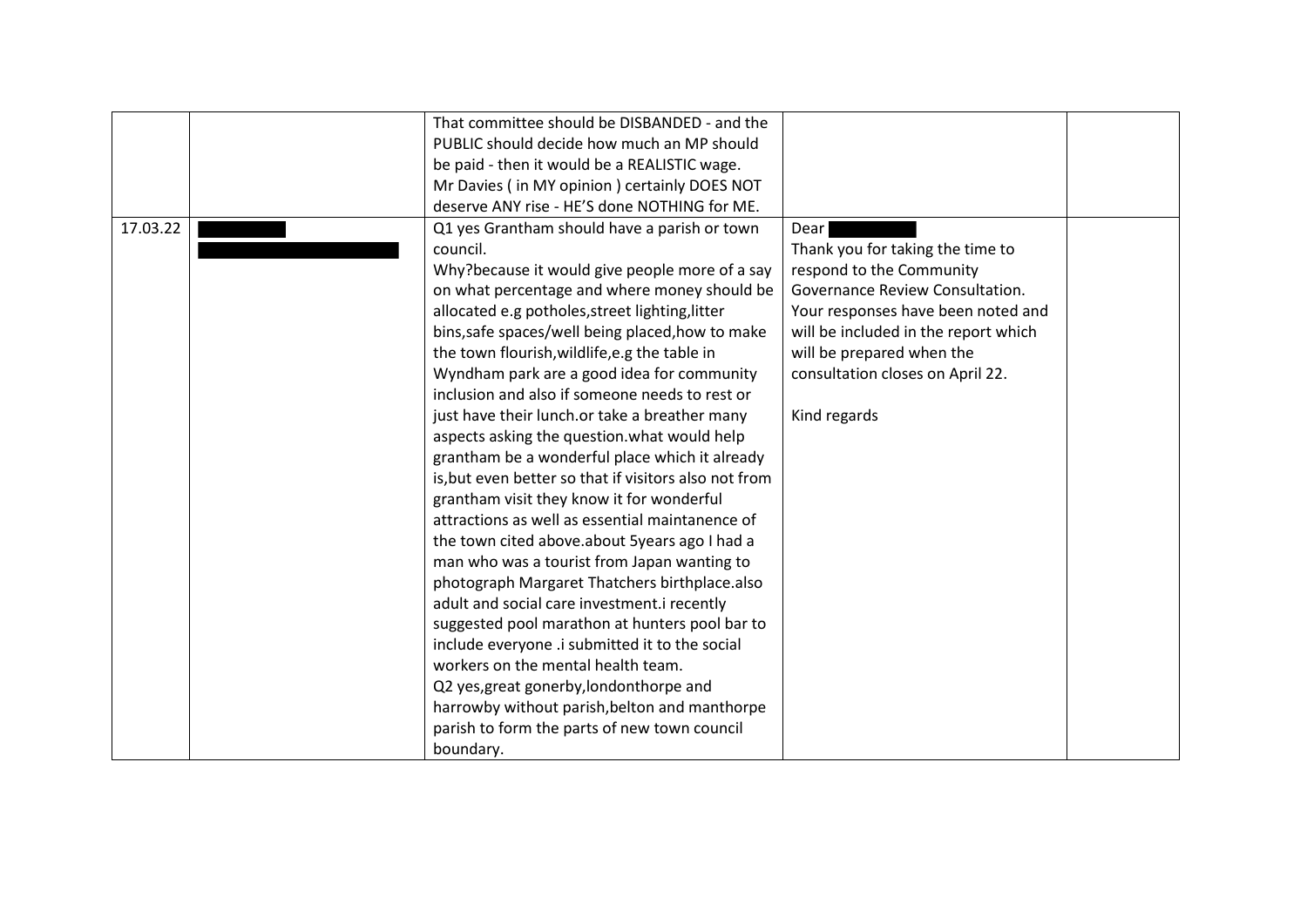| Why?more accurate view of the local area and         |  |
|------------------------------------------------------|--|
| inclusivity in decision making and bringing the      |  |
| community together.                                  |  |
| Q3 I don't know.(I'm<br>and got                      |  |
| confused by this question so said I don't know.      |  |
| Q4 I ticked they should be absorbed into the         |  |
| new town council serving Grantham. Why?              |  |
| It would be a lot simpler I'd imagine as a process   |  |
| more consistency and inclusivity.                    |  |
| Q5 I put I don't know.but did comment                |  |
| Possible warding arrangement according to            |  |
| house band.though I don't know how it all            |  |
| works.                                               |  |
| Anything else was asked.Q6                           |  |
| As a                                                 |  |
| id like more education and safe places               |  |
| and spaces for people with <b>provisions</b>         |  |
| they used to have a hospital also respite facilities |  |
| and also Grantham people want grantham               |  |
| hospital.not just a and e but other parts of their   |  |
| service is important.and it would take pressure      |  |
| and imbalance off Lincoln and Boston and even        |  |
| I found respite<br>qmc.                              |  |
| helpful also policinga                               |  |
| community police liaison officer who                 |  |
| understands even though<br>is not a                  |  |
| police issue, better communications would help.      |  |
| My name is                                           |  |
| Lincolnshire.                                        |  |
| I submitted this survey as my writing is super       |  |
| tiny and I'm lefthanded and had previous             |  |
| so it would be hard to read my writing               |  |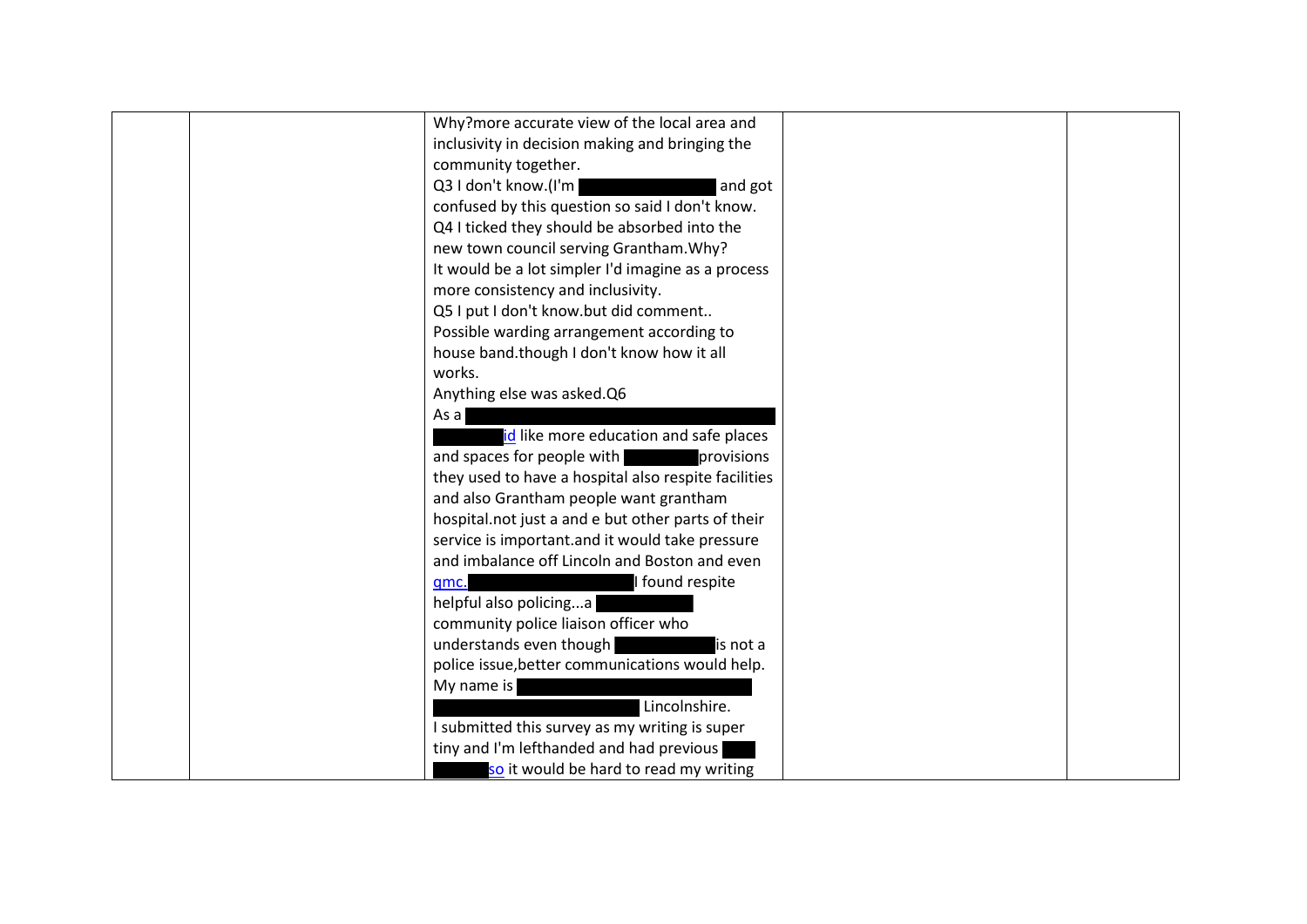|          | everyone tells me and I don't know how to scan     |                                         |  |
|----------|----------------------------------------------------|-----------------------------------------|--|
|          | QR.codes.                                          |                                         |  |
| 21.03.22 | Thank you for the offering us the opportunity to   | Dear                                    |  |
|          | respond to the survey regarding a Town Council     | Thank you for contacting us about the   |  |
|          | for Grantham which arrived through our             | <b>Community Governance Review</b>      |  |
|          | letterbox addressed to the Occupier last week.     | Consultation. You have queried why      |  |
|          | However, we are two occupiers at our property,     | you have only been sent one copy of     |  |
|          | both paying council tax and both on the voters     | the survey as you (and the person you   |  |
|          | roll. We would both like to express our opinion    | share a property with) would like the   |  |
|          | but your form only allows for one person to        | opportunity to express your views       |  |
|          | reply. As we are unable to complete this form      | separately.                             |  |
|          | online, it would have been nice to see room for    | Documentation has been sent to each     |  |
|          | more than one person to reply as not all           | domestic property in the unparished     |  |
|          | households may be in agreement and therefore       | area of Grantham and the parishes       |  |
|          | the whole point of a fair survey becomes null      | that surround it, so that householders  |  |
|          | and void and undemocratic.                         | paying council tax in these areas have  |  |
|          | Surely whoever is in charge of this project should | the opportunity to participate. This is |  |
|          | have been aware of this lack of democracy and      | because if a new town or parish         |  |
|          | we draw it to your attention in the hope that the  | council is created for Grantham, there  |  |
|          | opinions of our townspeople may be more truly      | will be a precept for this for those    |  |
|          | reflected.                                         | living in Grantham on their council tax |  |
|          | Your response is anticipated.                      | bill. If changes are made to parish     |  |
|          |                                                    | boundaries because of a new town        |  |
|          | Two disgruntled townspeople                        | council, it may have an impact on the   |  |
|          |                                                    | precepts of the parishes adjacent.      |  |
|          |                                                    | Council Tax is levied on domestic       |  |
|          |                                                    | properties, not on the people who live  |  |
|          |                                                    | in them. This was the rationale for     |  |
|          |                                                    | sending one copy to each household.     |  |
|          |                                                    | However, we are keen to encourage       |  |
|          |                                                    | people to participate, and to capture   |  |
|          |                                                    | and reflect the differing views that    |  |
|          |                                                    | those living in the same household      |  |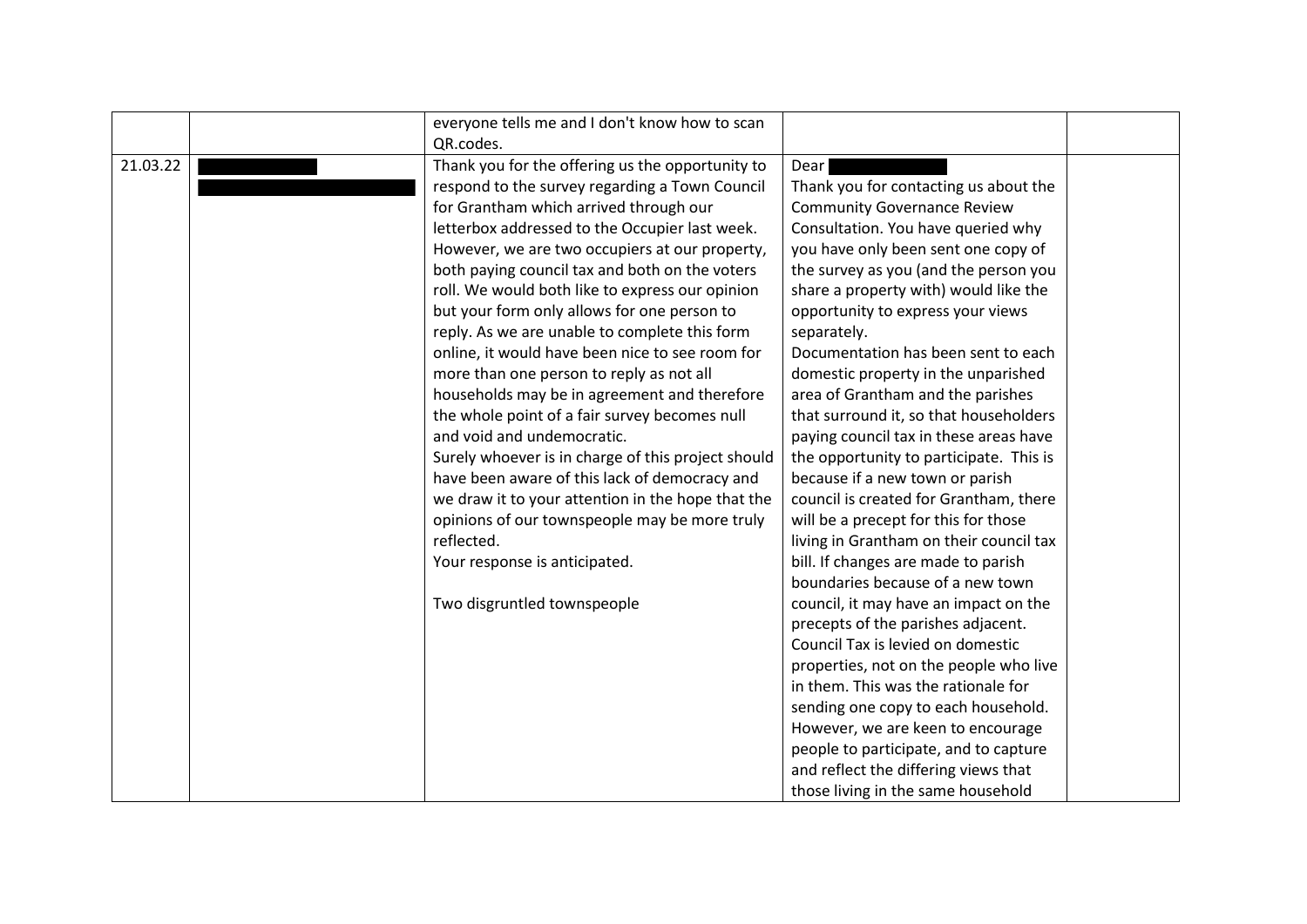|          |                                                                                                                                                                                                                                                                                                                                                                                                         | may have. If you would like us to send<br>you another printed copy of the<br>survey, please supply your contact<br>details. We can then pop one in the<br>post to you, so you can both take<br>part.<br>Thank you for your comments and<br>your interest in the consultation.<br>Kind regards |  |
|----------|---------------------------------------------------------------------------------------------------------------------------------------------------------------------------------------------------------------------------------------------------------------------------------------------------------------------------------------------------------------------------------------------------------|-----------------------------------------------------------------------------------------------------------------------------------------------------------------------------------------------------------------------------------------------------------------------------------------------|--|
| 21.03.22 | Good Morning,<br>I am from the Post room at Lincolnshire County<br>Council, we received the above attached<br>document in one of our return envelops, we<br>believe it was placed in the envelop by mistake.<br>Could you let us know what you wish us to do<br>with this.                                                                                                                              | Hi<br>Yes I think you're right. Someone has<br>put the Community Governance<br>Review Survey document in the<br>wrong envelope.<br>Would you be able to scan each page<br>of the survey and email it across to<br>us?<br>We can then make sure the response<br>is included.<br>Many thanks    |  |
| 12.04.22 | My understanding is that the County Council and<br>the District Council administer the area which<br>includes Grantham.<br>I see no advantage in a further body<br>communicating with the District which then<br>communicates with County.<br>I say NO! Apart from resulting in extra costs it is<br>in my opinion unnecessary for yet another group<br>of people to do what taxpayers could achieve by |                                                                                                                                                                                                                                                                                               |  |